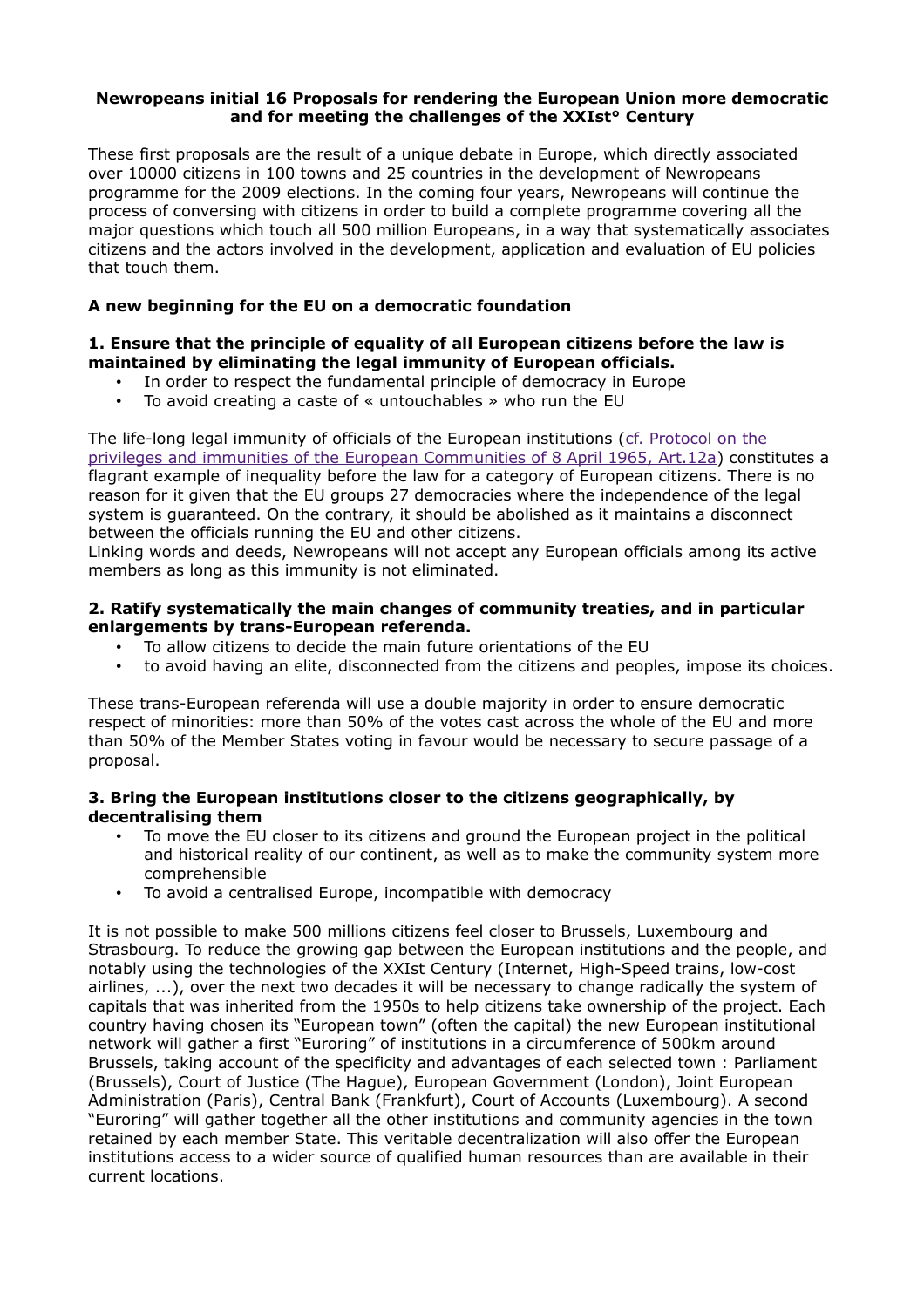#### **4. Respect linguistic diversity of the EU, a fundamental condition for democracy in the EU, whilst ensuring the efficiency of its functioning by the creation of a clear linguistic regime**

- To ensure that each person in the EU can speak their language, whilst at the same time preparing the European Union for multilingualism, so as to permit the EU to operate effectively.
- To avoid monolingualism, an enemy of European diversity, and also linguistic chaos, an obstacle to the effective functioning of the EU.

The question of language is central to ensure both the respect of European diversity, which is a precondition for democracy in the EU, and the effective functioning of the community's institutions, a precondition for EU efficiency. This debate should be public, as it concerns the cultural heart of our collective future. Newropeans proposes a pragmatic solution integrating the two constraints of democracy and efficiency in the so-called « 2-5-25 » system: two internal working languages for the institutions (English and French), five languages for political debate which can also serve as relay languages for further translation, with at least one language per large linguistic family (e.g. English, French German, Polish and Spanish), and all EU languages for communications with the citizen.

# **Making the functioning of the EU more efficient and democratic [5. Create a genuine European Government](http://www.newropeans.eu/spip.php?article529)**

[1. The institutional system of the European Union has evolved over decades. But courageous](http://www.newropeans.eu/spip.php?article529)  [reforms to adapt the system to today's challenges still need to be undertaken. For instance,](http://www.newropeans.eu/spip.php?article529)  [the European Parliament gained more competences with recent Treaty revisions, \(...\)](http://www.newropeans.eu/spip.php?article529)

## **6. Ground the European budget on real own resources for the EU, raised in a transparent manner and being subject to regular control**

- To increase the political efficiency, democratic control, and citizens buy-in of the community budget
- To finish with the obsessive process of seeing how much money each and every nation paid in and received back from the budget, which renders impossible any legitimate and efficient decision on the contributions and expenditures, and which is in any case against the very spirit of the European project.

A European company and income tax should replace the system of national contributions to the European budget. Based on the democratic principle of "no taxation without representation", European financial and budgetary perspectives will be voted on by each new European legislature, with the necessary agreement of the European Government. This implies the need to change the time frame of financial and budgetary perspectives from 7 to 5 years so as to synchronise it with European Parliament elections. The current redistributive objectives are maintained, with the addition of a new element destined to stimulate growth, notably in the areas of research, innovation and education. All budgetary and financial decisions must be taken with respect for the principles of democracy and transparency, notably by means of public debates in the European Parliament. The European Court of Accounts and the network of national Courts of Account have to be reinforced to ensure an efficient control of the use of European Funds.

#### **7. Ensure that the European Parliament is 50% composed of representatives of national (or regional lists), and 50% from trans-European lists; Offer each citizen two votes in the European elections**

- To reinforce the democratic legitimacy of the European Parliament and to allow the expression of the double identity of each European citizen: European and national/regional
- To invert the trend of growing abstention in European elections, even though citizens seem ever more interested in Europe, as shown in the referenda.

In order to play an important political role, the European Parliament must manage to integrate within itself the many different components of Europeans citizens' identity. Each citizen has a vote to elect 50% of the Parliament on a trans-European list, and another vote to elect 50% of the Parliament on a national (or regional) list.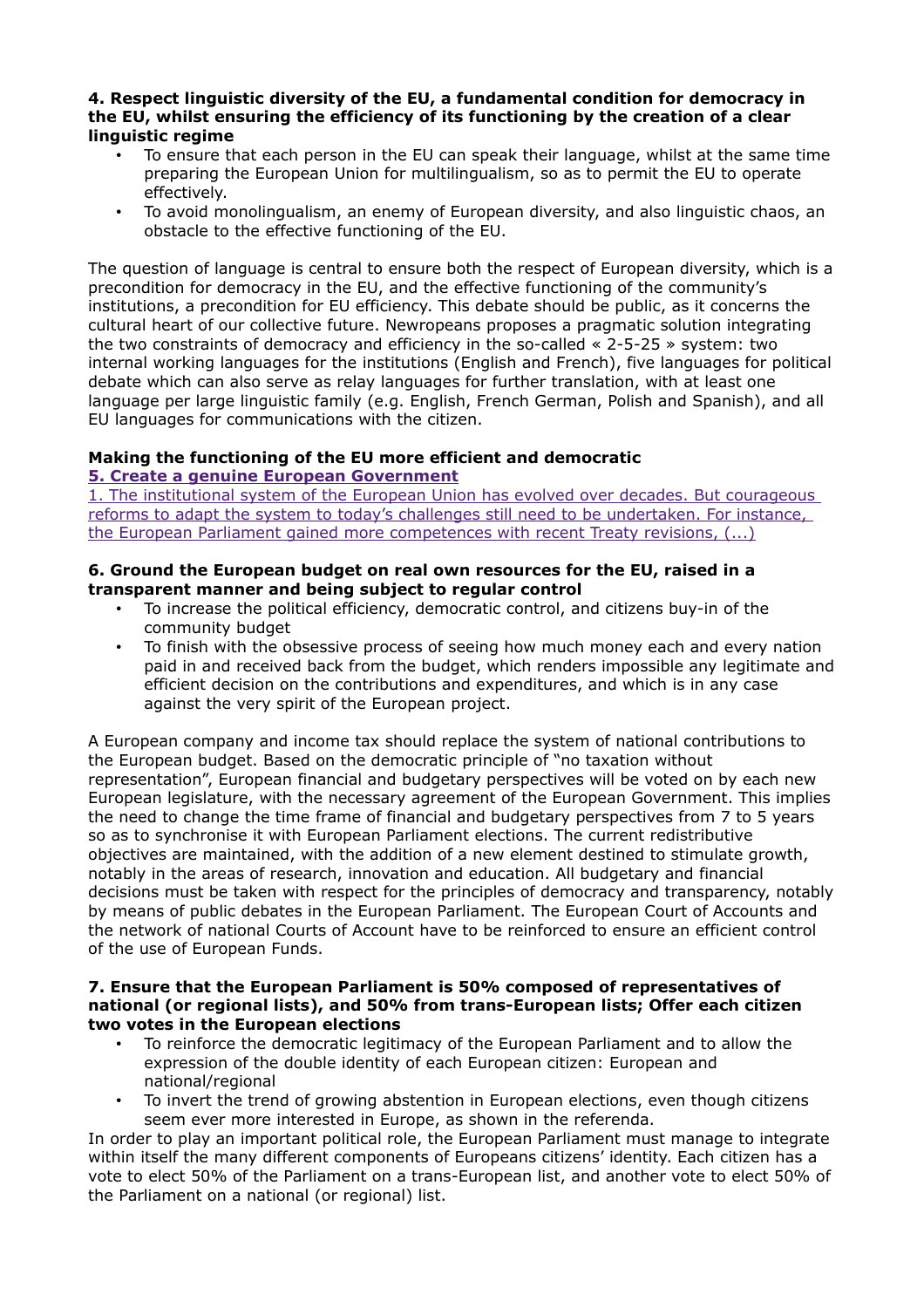#### **8. Create a procedure for evaluating the political system and community administration every decade, independent of the executive, legislative and judicial institutions.**

- To ensure the regular adaptation of the EU's institutions to an environment that is in constant evolution, and to ensure a democratic and transparent process
- To avoid " institutional sclerosis",, which leads to crises like the one of 2005 As of the next European election, and every ten years, a "convention" should be organised of national and European elected representatives as well as of experts coming from all parts of the EU. This should include at least 30% of under-40s. It is intended that the convention evaluate the state of the European Union and propose to the institutions the necessary structural adaptations of the treaties and functioning of the EU.

## **9. Promote internal mobility within the European Institutions**

- To provide the EU institutions with public servants who are just as mobile and open as the European society they have to serve.
- To avoid the creation of closed "castes" which are unable to comprehend the society which surrounds them.

Careers in any single institution should be limited to a maximum of 10 years, and a vast programme to promote mobility between regional, national and European administrations should be organised, as well as encouraging exchange between the public and private sectors. It is important to give preference to recruitment of European officials having at least 5 years of prior professional experience, so as to ensure they can provide a maximum value added.

# **Define the place of Europe in the world, and of common European projects**

## **10. Promote a Neighbourhood Policy of the European Union (Privileged Neighbour Status)**

- To strengthen political and economic partnerships with the concerned countries
- To prevent widening social and economic inequalities within the EU and chaos on its borders Economic prosperity and social cohesion is one of the central tenets of the European project.

The European Union has to be able to deliver them to its citizens to guarantee their well-being and prevent extremist and populist uprisings. Only through a Privileged Neighbour Status policy in the years to come, will the EU be able to promote a strong and healthy political and economic relationship with its neighbour countries such as Russia, Ukraine, Byelorussia, Turkey, Lebanon, Israel, Palestine, Egypt, Libya, Tunisia, Algeria and Morocco.

#### **11. Increasing the efficacy of the EU's action in the world by reinforcing the role of the ministry of foreign affairs and structuring a clear and objective European foreign policy**

- To increase the EU's influence and efficacy in the world, while preserving the diversity and richness of its member states' bilateral relations
- To prevent an incoherent action and image of the EU in world system During the last decade, European citizens have clearly demonstrated they want a coherent, strong and influent Europe, capable of contributing to a more balanced and multilateral system, namely during the Iraqi crisis.

The definition of the European role in the world should be structured around three key principles: a key role for a reformed United Nations system, adapted to the XXIst century reality; primacy of the international law over the national interests; refusal of the destabilising concept of «preventive war». For the sake of coherence and internal coordination, the roles of its Ministry of Common Foreign Affairs and of its President of the European Government should be clearly defined.

# **[12. Develop a common immigration policy, pursued at national level and aiming at](http://www.newropeans.eu/spip.php?article526&lang=en)  [the immigrants' full integration in the European society](http://www.newropeans.eu/spip.php?article526&lang=en)**